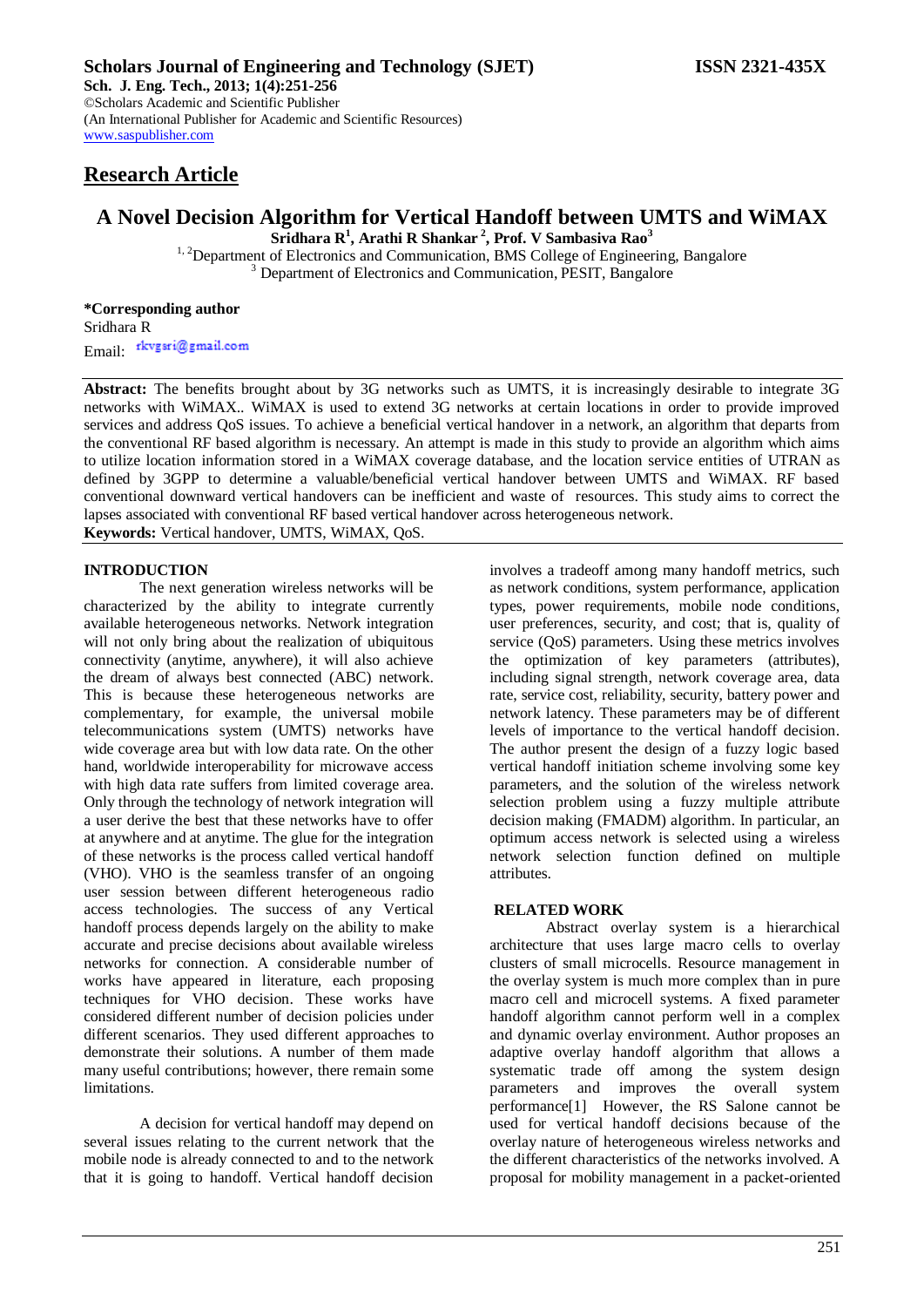multi-segment using Mobile IP and fuzzy logic concepts was proposed in [2]. However, the handover management is for vertical hand off between different wide area networks. An integrated analytic hierarchy process and grey relational analysis algorithm for network selection is presented in [3]. The authors propose a policy enabled hand off across a heterogeneous network environment using different parameters such as cost ,available bandwidth and power consumption. A cost function-based vertical handoff decision algorithm formulation services handoff was presented in [4].A fuzzi fier, a fuzzy rule base, a database, a fuzzy inference engine, and a defuzzifier are shown in fig1.The proposed network selection scheme involves decision making – a process of choosing among alternative courses of action for the purpose of attaining a goal or goals – in a fuzzy environment. It can be solved using FMADM which deals with theproblem of choosing an alternative from a set of alternatives based on the classification of the irimprecise attributes. The multiple attribute defined access network selection function selects the best access network that is optimized to the user's location, evice conditions, service and application requirements, cost of service and throughput. The block diagram shown in Figure 1 describes the vertical handoff decision algorithm[5].

# **COMPONENTS OF VHDA**

Vertical handoff decision in a heterogeneous wireless environment depends on several factors. Our proposed vertical handoff scheme consists of two parts, with the one using a fuzzy logic inference system (FIS)to process a multi-criteria vertical handoff initiation metrics, while the second applies a unique fuzzy multiple attribute decision making (FMADM) access network selection function to select a suitable wireless access network. The handoff initiation algorithm determines when a handoff is required. We use a Mamdani FIS that is composed of the functional blocks[6]: a fuzzifier, a fuzzy rule base, a database, a fuzzy inference engine, and a defuzzifier .The proposed network selection scheme involves decision making – a process of choosing among alternative courses of action for the purpose of attaining a goal or goals – in a fuzzy environment. Itcan be solved using FMADM which deals with theproblem of choosing an alternative from a set of alternatives based on the classification of the irimprecise attributes. The multiple attribute defined access network selection function selects the best access network that is optimized to the user's location, device conditions, service and application requirements, cost of service and throughput.

The block diagram shown in Figure 1 describes the vertical handoff decision algorithm.

# **HANDOFF INITIATION ALGORITHM**

We consider two handoff scenarios: handoff from UMTS to WIMAX, and handoff from WIMAX to UMTS.



**Figure 1. Block diagram for Vertical Handoff Decision**

# **HANDOFF FROM UMTS TO WiMAX**

A user connected to a UMTS network, which could be always on, would like to move into a WiMAX area and change the connection to the WiMAX to obtain a higher QoS at a lesser cost. The multimode mobile node (MN) associated with the UMTS monitors at repeated intervals and measures the RSSI of nearby

WiMAXs to see whether or not a better high data rate WIMAX service is available. The RSSI of the target network must be larger than the RSSI threshold (say, - 76 dBm) which enables quality WIMAX communication service for a period of time. The input parameters(RSSI, data rate, network coverage area, and perceived QoS of the target WIMAX network) are fed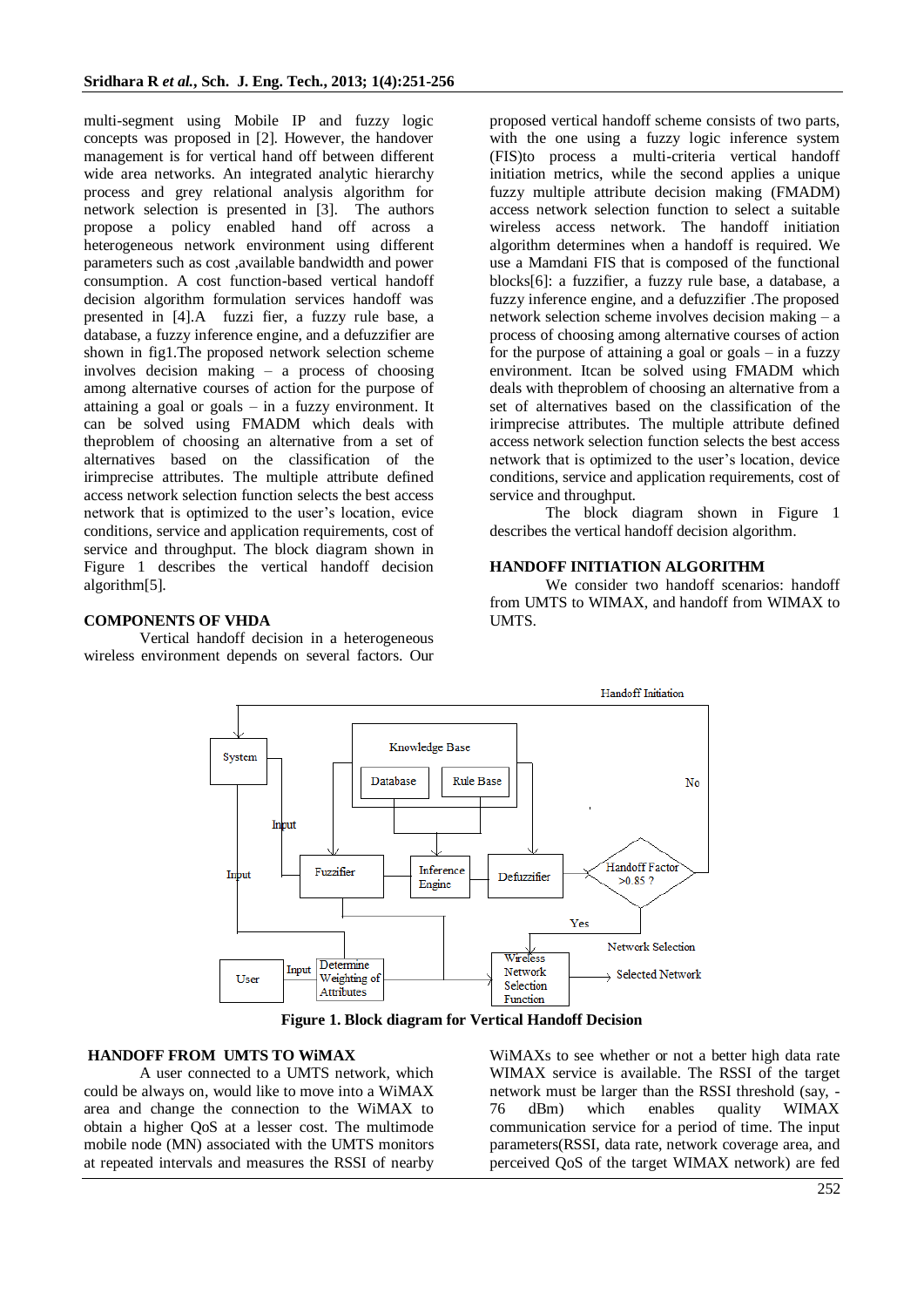into a fuzzifier in a Mamdani FIS, which transforms them into fuzzy sets by determining the degree to which they belong to each of the appropriate fuzzy sets via membership functions (MFs). Next, the fuzzy sets are fed into a fuzzy inference engine where a set of fuzzy IF-THEN rules is applied to obtain fuzzy decision sets. The output fuzzy decision sets are aggregated into a single fuzzy set and passed to the defuzzifier to be converted into a precise quantity, the handoff factor, which determines whether a handoff is necessary. Each of the input parameters is assigned to one of three fuzzy sets; for example, the fuzzy set values for the RSSI consist of the linguistic terms: Strong, Medium ,and Weak. These sets are mapped to corresponding Gaussian MFs. The universe of discourse for the fuzzy variable RSSI is defined from -78 dBm to -66 dBm. The fuzzy set "Strong" is defined from -72 dBm to -

66dBm with the maximum membership at -66 dBm. Similarly, the fuzzy set "Medium" for the RSSI is defined from -78 dBm to -66 dBm with the maximum membership at -72 dBm, and the fuzzy set "Weak" for the RSSI is defined from -78 dBm to -72 dBm with the maximum membership at -78 dBm. The universe of discourse for the variable Data Rate is defined from 0Mbps to 56 Mbps, the universe of discourse for the variable Network Coverage is defined from 0 m to 300m, and the universe of discourse for the variable Perceived QoS is defined from 0 to 10. The fuzzy set values for the output decision variable Handoff Factor are Higher, High, Medium, Low, and Lower. The universe of discourse for the variable Handoff Factor is defined from 0 to 1, with the maximum membership of the sets "Lower" and "Higher" at 0 and 1, respectively. The MF for the input variable RSSI shown in Fig 2.



**Figure 2: Membership Function for RSSI**

Since there are four fuzzy input variables and three fuzzy sets for each fuzzy variable, the maximum possible number of rules in our rule base is  $34 = 81$ . The fuzzy rule base contains IF-THEN rules such as:

IF RSSI is strong, and data rate is high, and network coverage area is good, and perceived QoS is desirable, THEN handoff factor is higher.

The crisp handoff factor computed after defuzzification is used to determine when a handoff is required as follows:

> if handoff factor  $> 0.85$ , then initiate handoff; otherwise do nothing.

# **HANDOFF FROM WIMAX TO UMTS**

An accurate and timely handoff decision to maintain the connectivity before the loss of the WIMAX access. The parameters that we are using inthis directional handoff include the RSSI, data rate, network coverage area, and perceived QoS of the current WIMAX network. The design of the fuzzy inference system for this handoff scenario is similar to the design of the fuzzy inference system for the UMTSto-WIMAX handoff.

The fuzzy rule base contains IF-THEN rules such as:

IF RSSI is weak, and data rate is low, and network coverage area is bad, and perceived QoS is undesirable, THEN handoff factor is higher.

### **RESULTS**

 To analyze using fuzzy logic, FIS editor is used to obtain the waveforms as shown in the fig 3.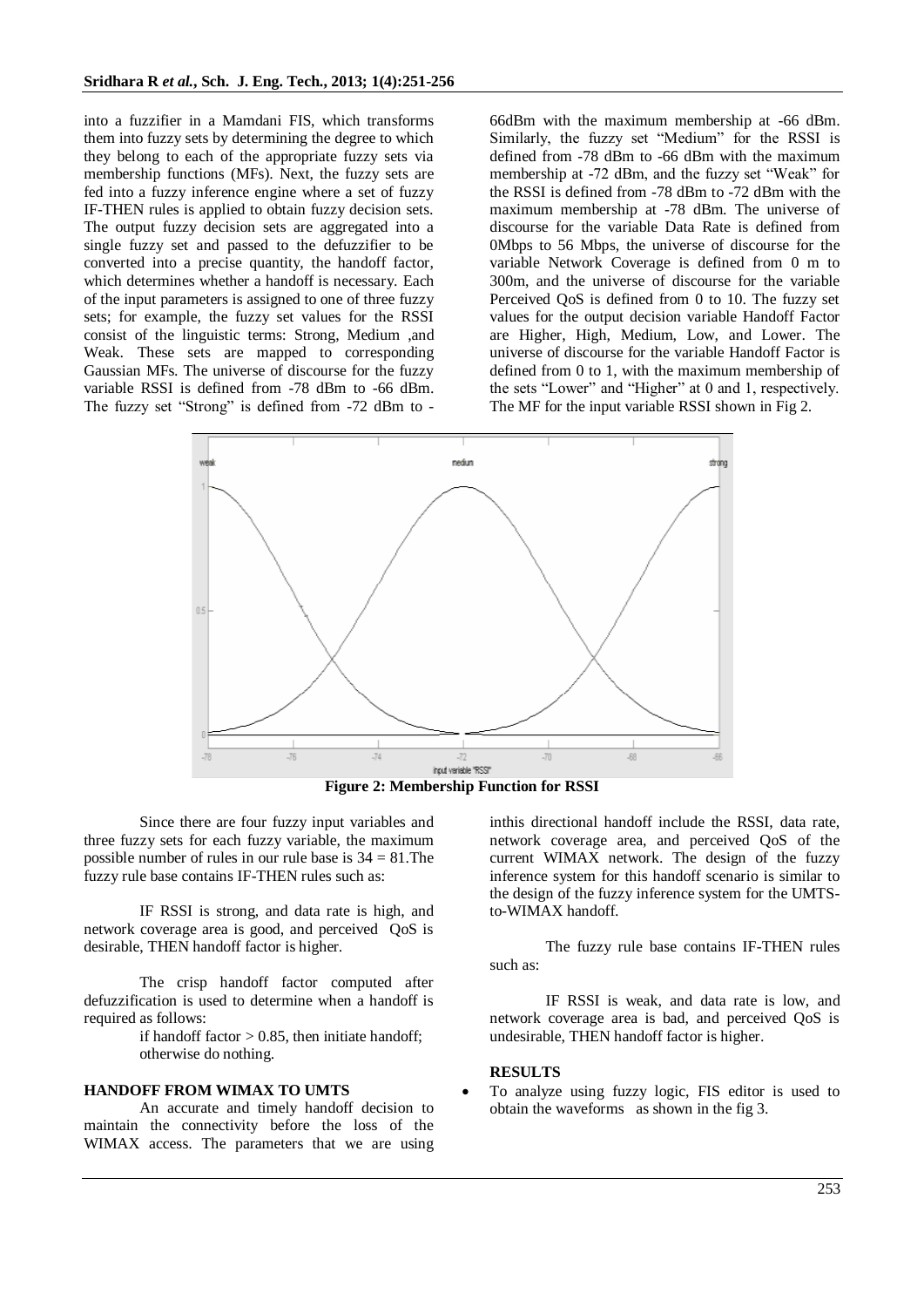| FIS Editor: Untitled  |          |                       |                  |                |
|-----------------------|----------|-----------------------|------------------|----------------|
| Edit<br>File<br>View  |          |                       |                  |                |
| input1                |          | Untitled<br>(mamdani) |                  | output1        |
| FIS Name:<br>Untitled |          |                       | FIS Type:        | mamdani        |
| And method            | min      | v                     | Current Variable |                |
| Or method             | max      | $\ddotmark$           | Name             | input1         |
| Implication           | min      | Y                     | Type<br>Range    | input<br>[0 1] |
| Aggregation           | max      | $\ddot{\phantom{1}}$  |                  |                |
| Defuzzification       | centroid | Y                     | Help             | Close          |
| Ready                 |          |                       |                  |                |

**Figure 3: Fis Editor**

The parameters we consider for necessary Handoff is RSSI, Bandwidth, Network coverage, Qos as shown in fig 4

| FIS Editor: nfsystem                               |        |                      |                  |              |  |  |
|----------------------------------------------------|--------|----------------------|------------------|--------------|--|--|
| File<br>Edit<br>View                               |        |                      |                  |              |  |  |
|                                                    |        |                      |                  |              |  |  |
| <b>RSSI</b><br><b>Bandwidth</b>                    |        | nfsystem<br>(sugeno) |                  | f(u)         |  |  |
| Network-Coverage<br>عمت                            |        |                      |                  | HandOff      |  |  |
| FIS Name:<br>nfsystem                              |        |                      | FIS Type:        | sugeno       |  |  |
| And method                                         | min    | $\checkmark$         | Current Variable |              |  |  |
| Or method                                          | max    | $\checkmark$         | Name             | <b>RSSI</b>  |  |  |
| Implication                                        | min    | $\checkmark$         | Type             | input        |  |  |
| Aggregation                                        | max    | $\checkmark$         | Range            | $[-78 - 66]$ |  |  |
| Defuzzification                                    | wtaver | $\checkmark$         | Help             | Close        |  |  |
| System "nfsystem": 4 inputs, 1 output, and 6 rules |        |                      |                  |              |  |  |

**Figure 4: Input parameters**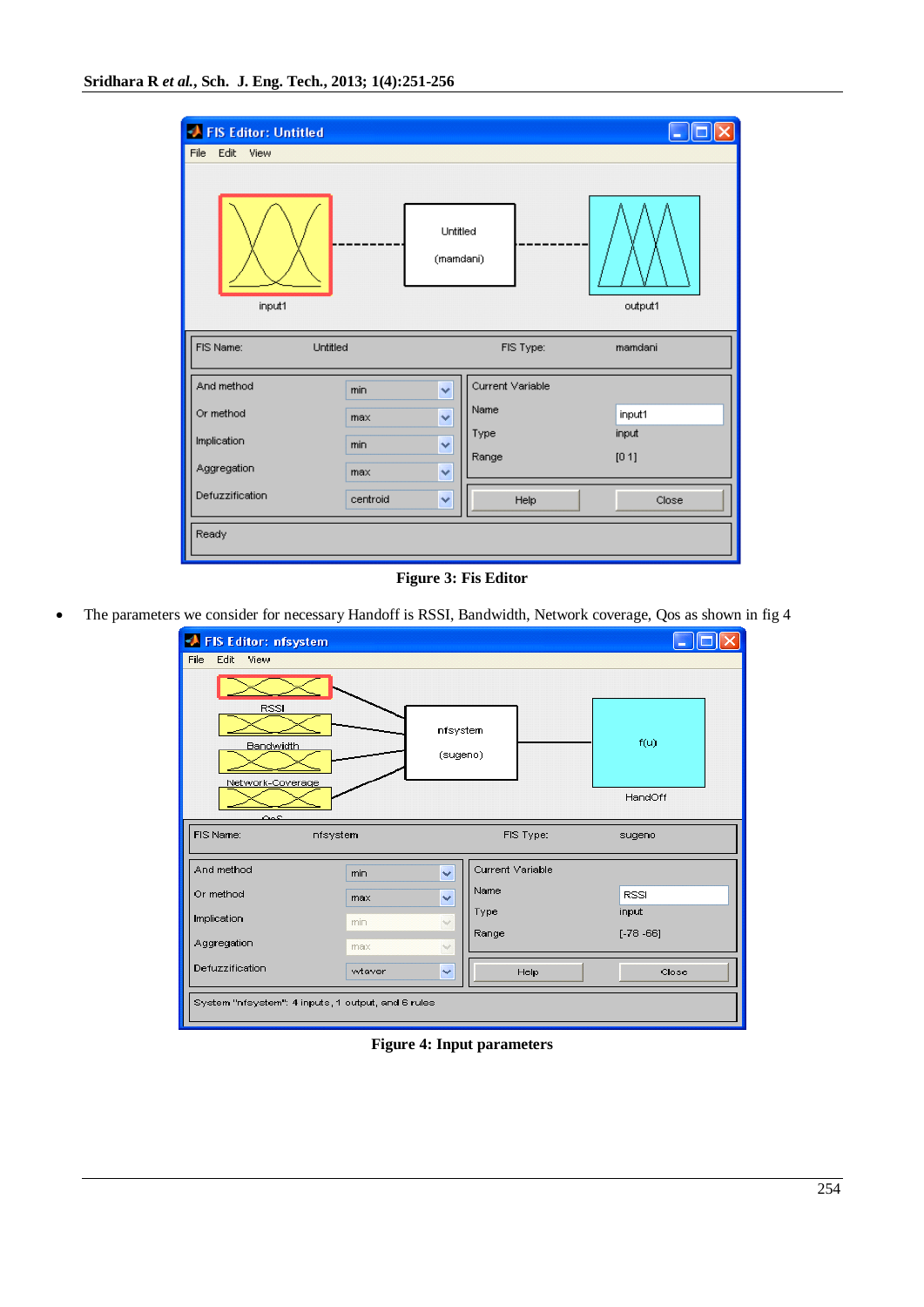**OUTPUT:**

The parameter RSSI is first taken into consideration and its respective membership function is considered as shown in fig 5



**Figure 5: Input Parameter RSSI**



**Figure 6: Output**

255